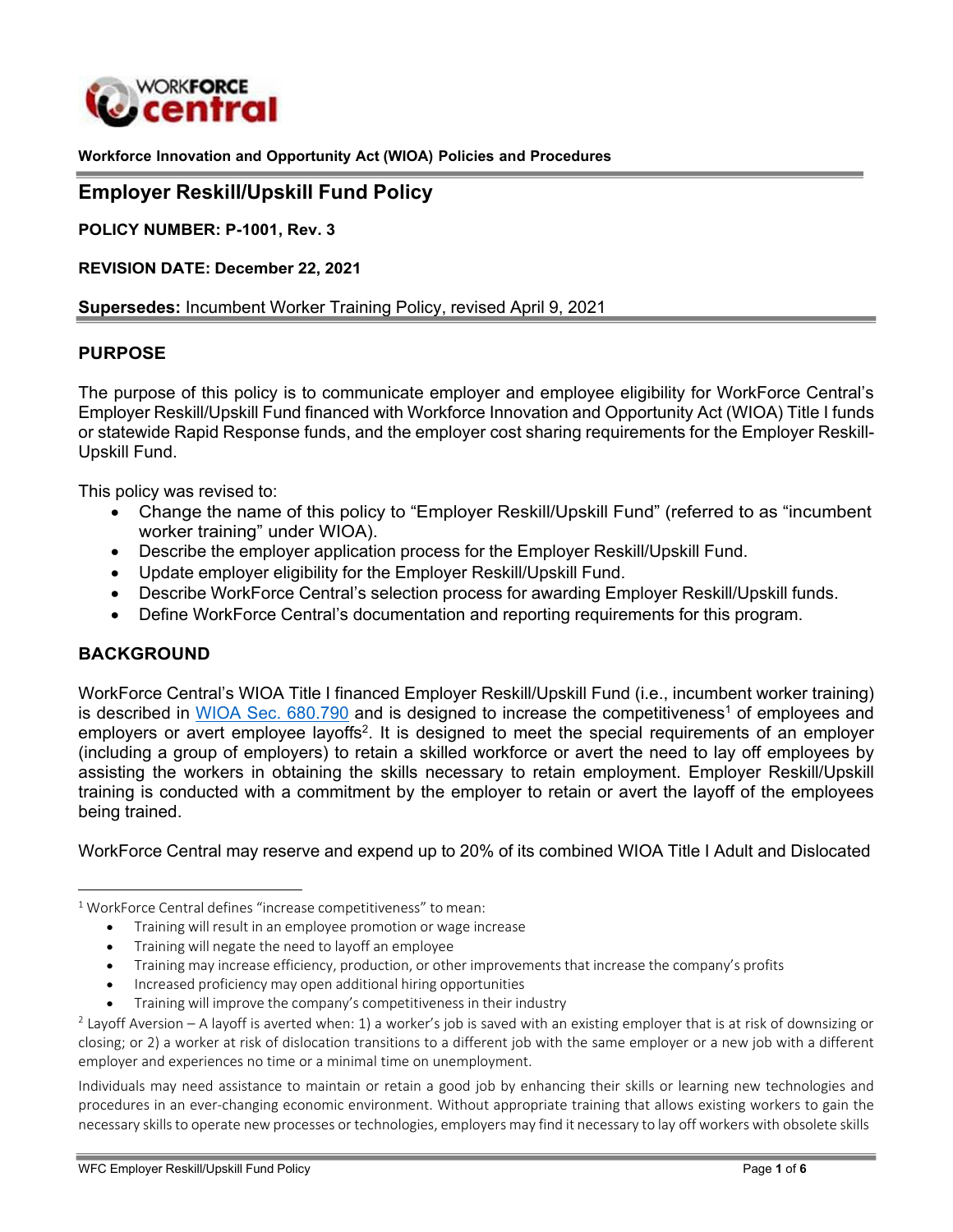<span id="page-1-0"></span>Worker formula funds for the Employer Reskill/Upskill Fund. WorkForce Central may also use WIOA Title I statewide activity funds on Employer Reskill/Upskill training if those funds have been provided by the Governor for that purpose.

WorkForce Central may use state Rapid Response funds provided by the State for Employer Reskill/Upskill training to avert layoffs.

# **POLICY**

## **A. Employer Application Process**

WorkForce Central is committed to ensuring fair and equitable access to its Employer Reskill/Upskill fund. Employer applications are posted on [WorkForce](https://workforce-central.org/) Central's website. Applications will be reviewed 30 calendar days after submission. Applications meeting the minimum criteria set forth in this policy may be considered for Employer Reskill/Upskill funding. Applicants may be invited for an oral interview for further discussion. WorkForce Central will notify applicants of their application award status via email within 30 calendar days of their application submission.

WorkForce Central reserves the right to deny or reject applications without explanation.

## **B. Employer Eligibility Criteria**

The employer will be evaluated against the following WIOA Title I and Washington State Employment Security Department (ESD) established criteria to determine the appropriateness and allowability for WIOA Title I funded Employer Reskill/Upskill training:

- 1. The business, or department or affiliate of the business that would benefit from reskilling or upskilling their employees is located in Pierce County.
- 2. The extent to which the business employs individuals who are furthest from opportunity and who encounter systemic barriers to employment such as those defined in [WIOA sec. 3\(24\),](https://workforce-central.org/wp-content/uploads/2021/12/individuals-with-a-barrier-to-employment-attachment141.pdf) and how they would benefit from retention or advancement.
- 3. The quality of the training (e.g., industry-recognized credentials, advancement opportunities).
- 4. The number of employees the business plans to train or retrain.
- 5. Employee wages before and after training.
- 6. The employer:
	- a. Is in an in-demand industry<sup>3</sup> as defined by WIOA Sec.  $3(23)$  as determined by local and ESD labor market information; or
	- b. Is in an in-balance industry as determined by local and ESD labor market information; or
	- c. Is in a declining industry, but presents compelling reasons (e.g., evidence of long-term viability of the employer) justifying investment in incumbent worker training.
	- d. Must not have laid off workers within 120 days to relocate to Washington from another state.

 $3$  In-Demand Industry Sector or Occupation – In general, (i) an industry sector that has a substantial current or potential impact (including through jobs that lead to economic self-sufficiency and opportunities for advancement) on the state, regional, or local economy, as appropriate, and that contributes to the growth or stability of other supporting businesses, or the growth of other industry sectors; or (ii) an occupation that currently has or is projected to have a number of positions (including positions that lead to economic self-sufficiency and opportunities for advancement) in an industry sector so as to have a significant impact on the state, regional, or local economy, as appropriate. The determination of whether an industry sector or occupation is indemand shall be made by the state board or local board, as appropriate, using state and regional business and labor market projections, including the use of labor market information.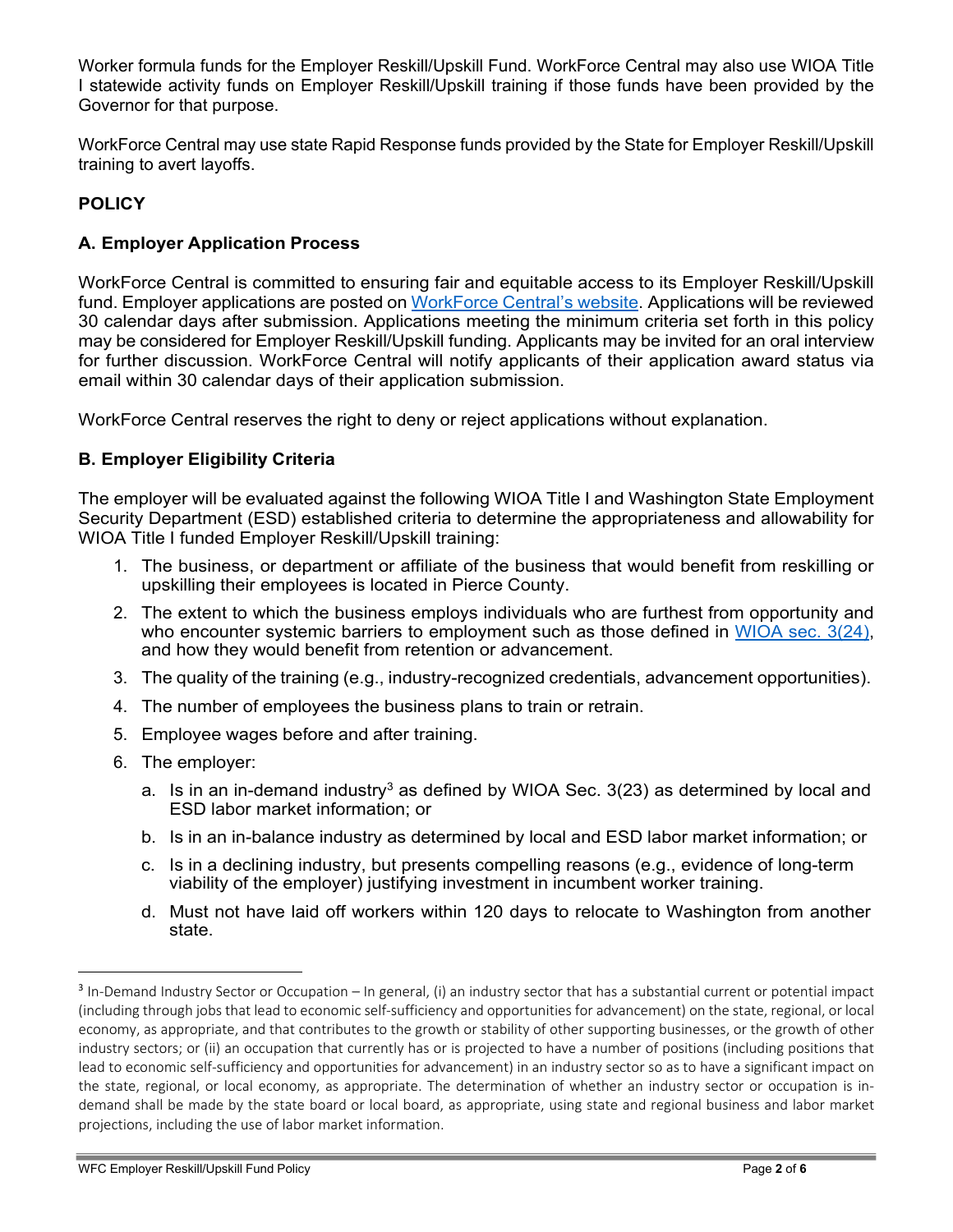e. Must be current in unemployment insurance and worker's compensation taxes, penalties, and/or interest or related payment plan.

WorkForce Central must document the factors that were considered in approving an Employer Reskill/Upskill training project with an employer.

## **C. Employee Eligibility**

The awarded business must submit evidence the employee(s) selected to receive training meet the following criteria:

- 1. Are employed,
- 2. Meet the Fair Labor Standards Act requirements for an employer-employee relationship; and
- 3. Have an established employment history with the employer for six (6) months or more.
	- a. If incumbent worker training is provided to a cohort of employees, not every employee in the cohort must have an established employment history with the employer for six (6) months or more as long as a majority (51% or more) of the employees being trained meet the employment history requirement.

Employees do not have to meet WIOA Title I Adult or Dislocated Worker program eligibility to participate in their employer's Employer Reskill/Upskill training. Individuals receiving WIOA Title Ifunded Employer Reskill/Upskill training are not eligible to receive WIOA Title I-funded supportive services unless the individual is enrolled in the WIOA Title I Adult or Dislocated Worker programs. WorkForce Central is not authorized to waive any of the above employee eligibility criteria.

## **D. Employer Share of Employer Reskill/Upskill Fund Costs**

Employers participating in WorkForce Central's Employer Reskill/Upskill Fund are required to pay the non-WIOA (non-federal) share of the cost of providing training to their employees. The employer share is based on the size of the workforce (wages paid to the employee while in training can be included as part of that share and the share can be provided as cash or in-kind that is fairly evaluated) as follows:

- At least 10% of the cost for employer with 50 or fewer employees
- At least 25% of the cost for employers with 51 to 100 employees
- At least 50% of the cost for employers with more than 100 employees

#### Examples:

- ABC company has two locations in our workforce development area. Location 1 has 35 employees and Location 2 has 25 employees, with a combined total of 60 employees. ABC company would pay at least 25 percent of the cost of the training (based on the chart above), regardless of how many of those employees need IWT. Conversely, if that same company had a total of 35 employees and only one location, the company would pay at least 10 percent of the cost of the training.
- ABC company has two locations in our workforce development area. Location 1 has 50 employees and Location 2 has 55 employees for a total of 105 employees. Only employees at Location 2 need IWT. The employer's cost is at least 25 percent of the cost, not 50 percent.
- Type(s) of training and number of training providers are also factors to consider. ABC company needs the same IWT for 35 employees in Location 1 and 25 employees in Location 2. You may find that two different training providers are needed, in which case the employer's cost would be at least 10 percent of the cost for each location.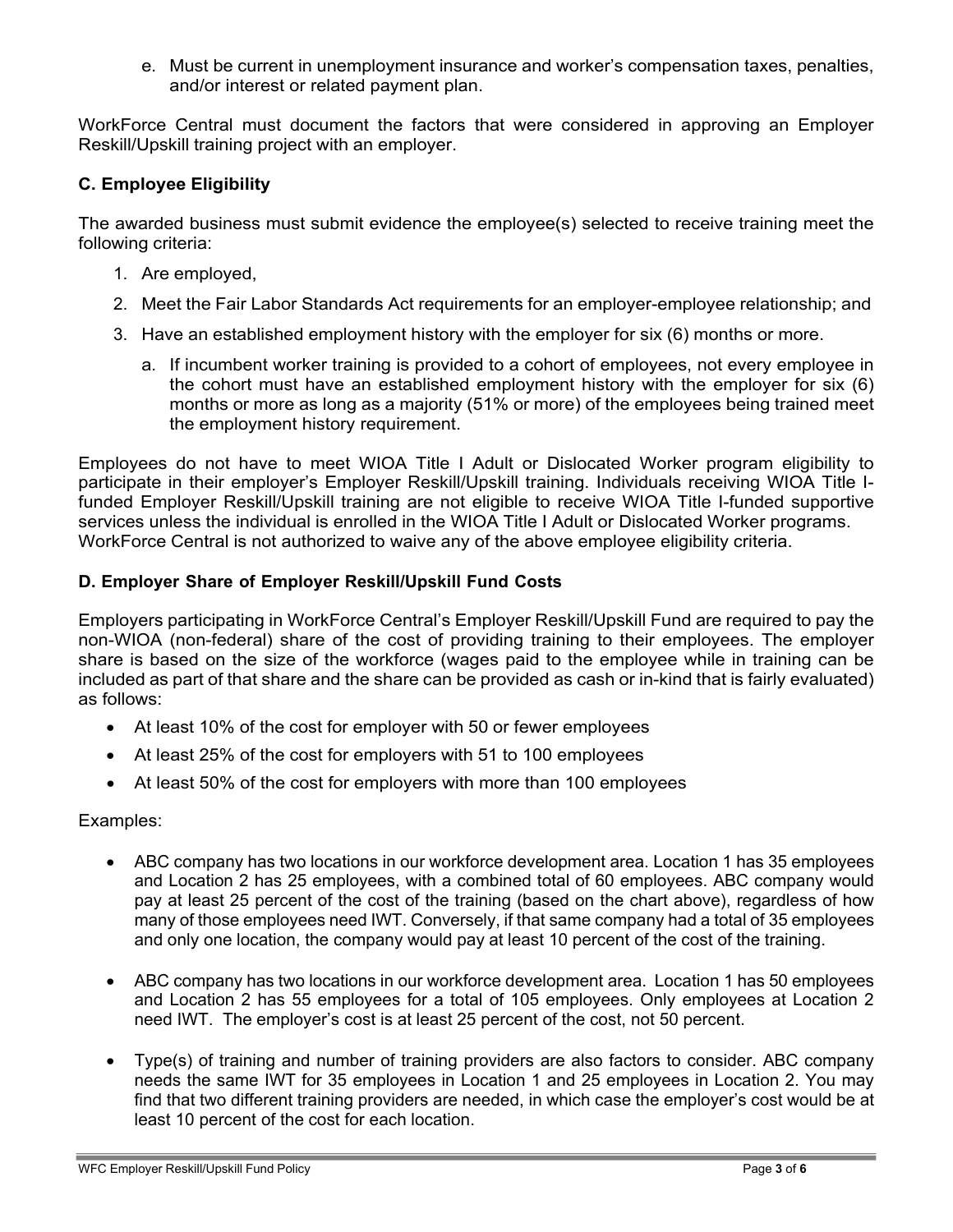**Note on employee wages**: WIOA Title I funds cannot pay the wages of employees participating in Employer Reskill/Upskill training. However, as noted above, the employer may elect to include those wages in the employer's share (contribution) of the cost of providing training. On the other hand, if the business utilizes one or more of its own employees to facilitate Employer Reskill/Upskill training to other employees of the company, the wages paid to the employees conducting the training may be included in the cost of the training and paid for with WIOA Title I Employer Reskill/Upskill funds.

WorkForce Central must track and document employer share contributions.

# **E. Training**

The training provided through the Employer Reskill/Upskill Fund must be above and beyond the normal training offered by businesses to their employees and reasonably prepare workers to address identified skill gaps. WIOA Title I funds cannot supplant private funds in these situations.

## **WorkForce Central Procured Training**

When contracting directly with training providers for Employer Reskill/Upskill training on behalf of employers, WorkForce Central must ensure the terms of the procurement are allowable, consistent, and at a reasonable cost, and procured consistent with WorkForce Central's Procurement Policy.

## **Employer Secured Training**

An employer may choose to provide Employer Reskill/Upskill training through community and technical colleges, vocational-technical centers, state colleges and universities, licensed and certified private entities/institutions, industry specific consulting or training organizations, professional associations or credentialing entities, or the business itself through in-house employees facilitating the training.

- **In-house Training:** When in-house training is provided by an employee of the business, the reimbursement amount is based on the employer share calculation. For example, the employer purchases new machinery, but now must train staff on its use. One employee has been trained to use it and has the capacity and skill to train others. The wages for that employee during the time they are providing training would be included in the cost of training, and therefore, part of the cost share calculation. The employer must provide evidence of the employee's time facilitating training.
- **Employer Secured Training:** When the training provider is secured by the employer, WorkForce Central procurement is not required. WorkForce Central enters into contract with the employer to reimburse for the WIOA Title I federal share cost of the training. The contract with the employer must document, at a minimum:
	- o The training being provided.
	- o That the cost is reasonable for what is being provided.
	- $\circ$  The approximate dollar amounts, both paid by the employer and paid by WorkForce Central for the federal share.

## **F. Selection Committee**

WorkForce Central will establish a selection committee who will evaluate applications for the Employer Reskill/Upskill Fund based on the criteria outlined in this policy and posted to [WorkForce Central's](https://workforce-central.org/) [website.](https://workforce-central.org/) WorkForce Central must ensure the following are documented and made available upon request by authorized entities:

• Conflict of Interest (COI) Statements for evaluation committee members.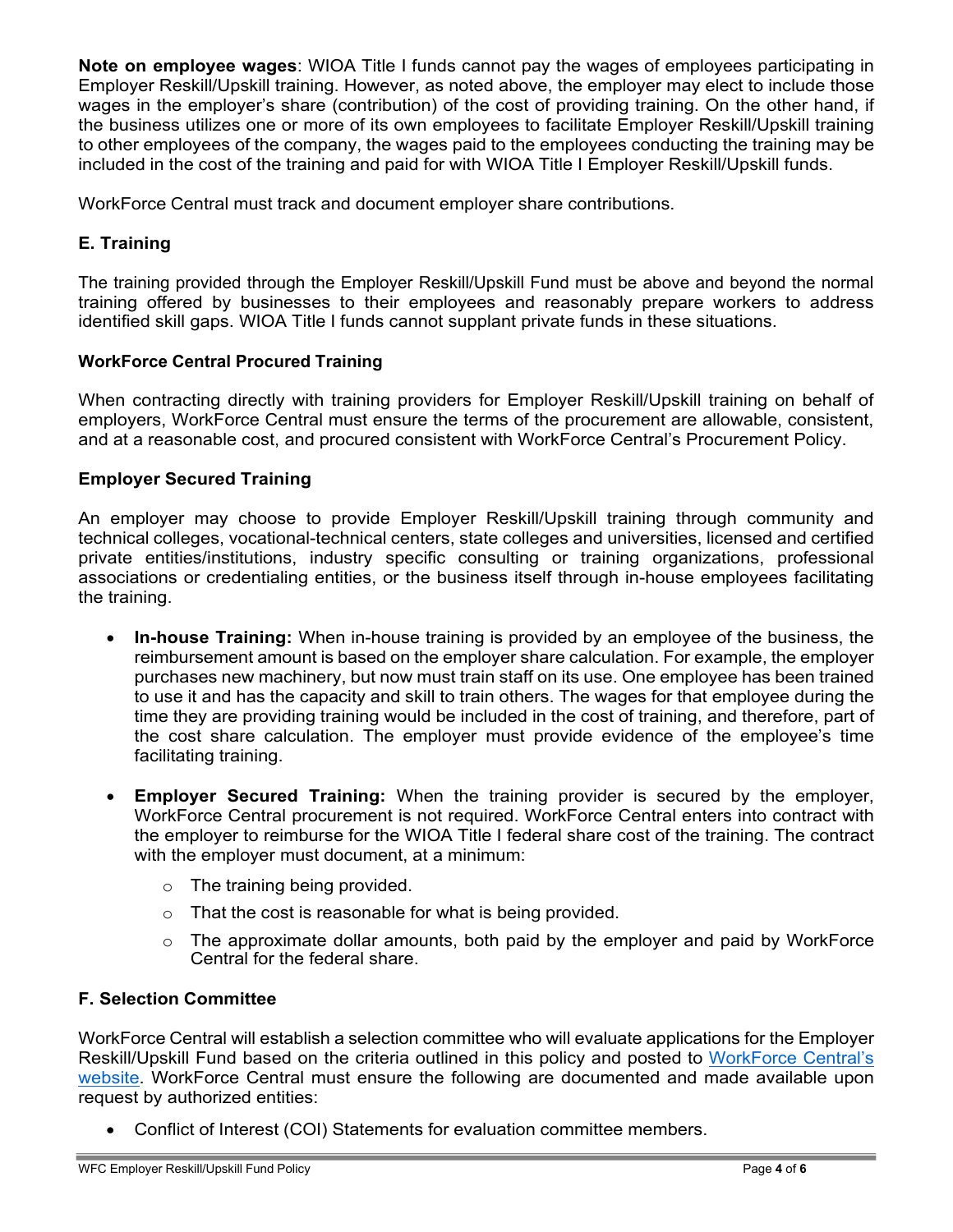• Evaluation sheets that show justification for the selection of the Employer Reskill/Upskill Fund award.

## **G. Documentation Requirements**

WorkForce Central must document the factors that were considered in approving an Employer Reskill/Upskill Fund project with an employer. WorkForce Central must collect and document the following:

- Employer eligibility.
- Employee eligibility criteria including evidence employees, or majority (51% or more of the cohort) were employed six (6) months or longer.
- Criteria by which an employer was selected.
- Selection Committee Conflict of Interest (COI) Statements.
- The entity or individual who conducted the training.
- If an in-house employee conducted the training, evidence of staff time conducting the training.
- Employer match.
- Assurance the training is not funded from another federal funding source.

#### **H. Reporting Requirements**

Employees receiving training through the Employer Reskill/Upskill Fund are not required to meet WIOA Title I Adult or Dislocated Worker program eligibility requirements and are not included in WIOA performance indicator calculations for Department of Labor and Washington State performance outcomes (unless they are enrolled in a WIOA Title I Adult or Dislocated Worker program). However, WorkForce Central must report certain data elements on employees receiving training through their employer's Employer Reskill/Upskill Fund. See [Attachment A f](https://wfcentral.sharepoint.com/sites/Hub/Departments/Contract/Shared%20Documents/Policies/Program%20Policies%20and%20Procedures/Incumbent%20Worker/Revised%20Incumbent%20Worker%20Policy%20March%202021/Incumbent%20Worker%20Policy.docx#AttachmentA)or reporting instructions.

#### **REFERENCES**

- WIOA sec.  $3(23)$  and  $3(24)$
- WIOA sec.  $134(d)(4)$
- WIOA sec.  $181(b)(1)$
- 20 CFR 680.780; .790; .800; .810; .820;
- 20 CFR 682.210(b), 682.320(a), (b)(4), 683.250(a)
- 2 CFR 200.320
- TEGL 10-16, Change 1
- TEGL 19-16
- ESD WIOA Policy 5607, Rev. 5 Incumbent Worker Training

#### **ATTACHMENTS**

• [Attachment A – Incumbent](#page-5-0) Worker Training Data Entry

#### **APPROVED**

 $\mathcal{D} \mathcal{L}$ 

Katie Condit (Dec 22, 2021 14:02 [PST\)](https://na2.documents.adobe.com/verifier?tx=CBJCHBCAABAArfewZdLUtgCnB14kQ_iLehbjrWGl2k91) Dec 2<br>Katie Condit. WFC CEO Date 22, 2021 Katie Condit, WFC CEO

#### **EQUAL OPPORTUNITY - EQUAL ACCESS**

WorkForce Central is an equal opportunity employer/program. Auxiliary aids and services are available upon request for individuals with disabilities. Washington Relay Service – 711.